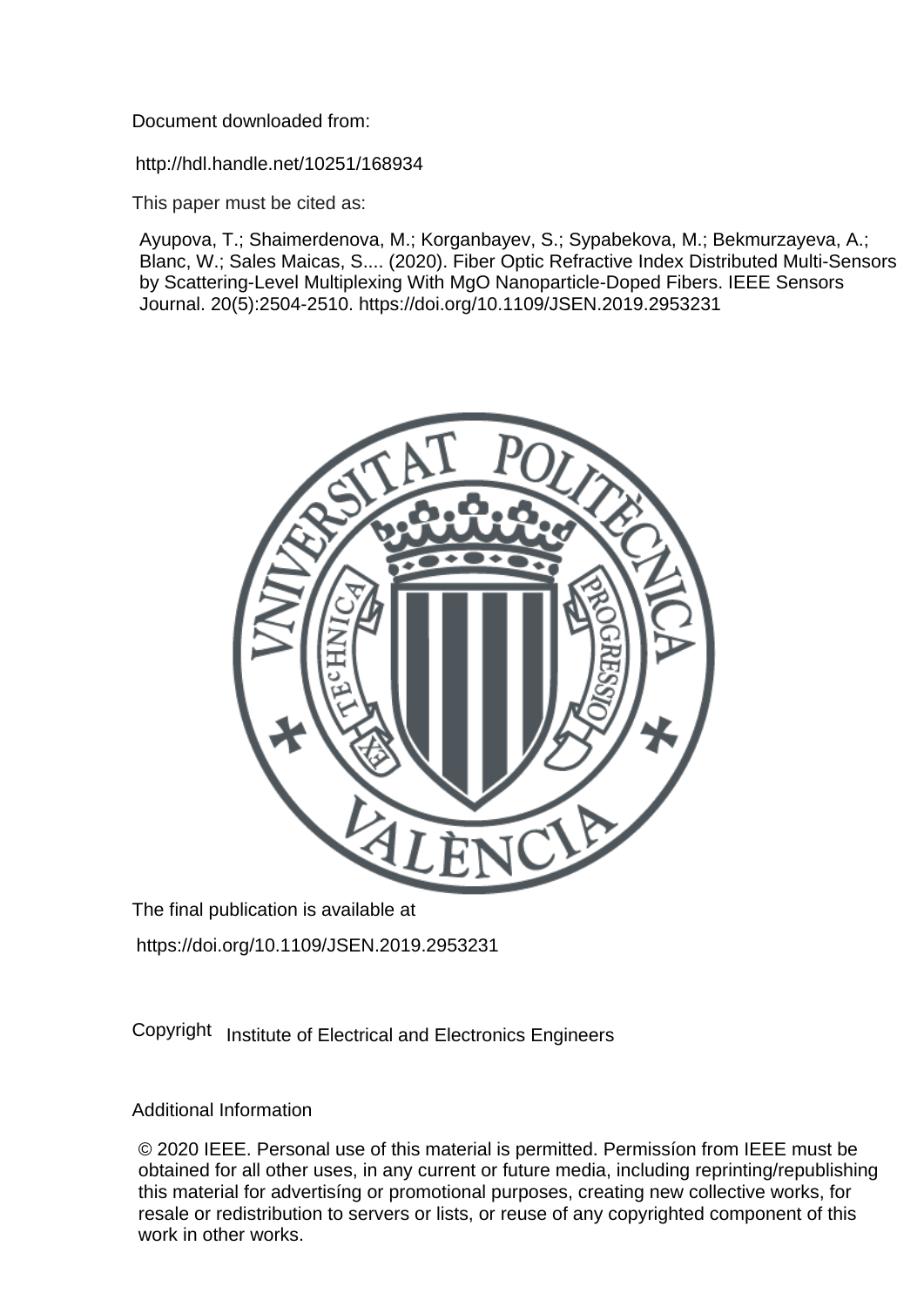# Fiber Optic Refractive Index Distributed Multi-Sensors by Scattering-Level Multiplexing with MgO Nanoparticle-Doped Fibers

Takhmina Ayupova, Madina Shaimerdenova, Sanzhar Korganbayev, Marzhan Sypabekova, Aliya Bekmurzayeva, Wilfried Blanc, Salvador Sales, Tuan Guo, Carlo Molardi, Daniele Tosi

 *Abstract***—In this work, we present the architecture of a multiplexed refractive index (RI) sensing system based on the interrogation of Rayleigh backscattering. The RI sensors are fabricated by fiber wet-etching of a high-scattering MgO nanoparticle-doped fiber, without the need for a reflector or plasmonic element. Interrogation is performed by means of optical backscatter reflectometry (OBR), which allows a detection with a millimeter-level spatial resolution. Multiplexing consists of a simultaneous scan of multiple fibers, achieved by means of scattering-level multiplexing (SLMux) concept, which uses the backscattered power level in each location as a diversity element. The sensors fabricated have sensitivity in the order of 0.473-0.568 nm/RIU (in one sensing point) and have been simultaneously detected together with a distributed temperature sensing element for multi-parameter measurement. An experimental setup has been prepared to demonstrate the capability of each sensing region to operate without cross-talk, while operating multi-fiber detection.** 

*Index Terms***— Refractive index sensor; optical fiber sensors; distributed sensing; optical backscatter reflectometry; multiplexing.**

#### I. INTRODUCTION

 $\Gamma$ IBER optic refractive index (RI) sensors are important tools for the detection of the properties of media, and play an for the detection of the properties of media, and play an important role in environmental science [1], gas detection [2], and biosensors [3]. RI sensors measure the refractive index surrounding an optical fiber device, which is engineered to sense the difference between the inner and external refractive indices. In several applications, these sensors are directly used to detect the RI changes in liquids or gases, in real time. Most notably, RI sensors constitute the platform for fiber-optic biosensors [3-5], which are RI sensors functionalized by means

T. Ayupova, M. Shaimerdenova, S. Korganbayev, , M. Sypabekova, A. Bekmurzayeva, and D. Tosi are with the Laboratory of Biosensors and Bioinstruments, National Laboratory Astana, Astana 010000, Kazakhstan (e-mail: takhmina.ayupova@nu.edu.kz; madina.shaimerdenova@nu.edu.kz; mail: takhmina.ayupova@nu.edu.kz; madina.shaimerdenova@nu.edu.kz; skorganbayev@nu.edu.kz; msypabekova@nu.edu.kz; abekmurzayeva@nu.edu.kz; daniele.tosi@nu.edu.kz).

of surface chemistry to the selective detection of biological analytes [5].

 Traditionally, RI sensors and biosensors are designed by using optical reflectors or transmission filters, which change their spectra as a function of the surrounding RI. A first group of RI sensors makes use of Fiber Bragg Grating (FBG) devices [6-10]. While uniform FBGs are not sensitive to RI, it is possible to use an etched FBG (EFBG), in which the fiber diameter is thinned in proximity of the grating introduce a RI sensitivity [6-7], or a tilted FBG (TFBG), a broadband transmission device in which multiple cladding modes change spectral amplitude and wavelength as a function of the RI [3] [8]. Schemes based on long period gratings (LPGs) have also been used for RI detection [9-10].

 Plasmonic devices have also been commonly used as RI sensors [11-12]; several works have reported in-fiber surface plasmon resonance (SPR) configurations, also assisted by FBGs [13]. SPR sensors are particularly attractive for biosensors, because the metallic thin film that hosts the plasmonic resonance is also an efficient host for bioreceptors [14]. An SPR sensor behaves as a transmission filter, having a shallow spectral dip that shifts with the RI.

 Recently, several in-fiber interferometers have been used for RI sensing. Fabry-Perot interferometers (FPI) [15] singlemulti-single mode interferometers [16], and in-fiber Sagnac and Fabry-Perot interferometers [17] are attractive thanks to their compact size and good sensitivity. Interferometric sensors have a broadband transmission or reflection spectrum, in which the spectral periodicity changes as a function of the external RI [15- 17].

 When looking at the applications of RI sensors, the previous layouts have three main drawbacks. A first common point is

 M. Sypabekova, A. Bekmurzayeva, C. Molardi and D. Tosi are with Nazarbayev University, School of Engineering, 010000 Astana, Kazakhstan (email: carlo.molardi@nu.edu.kz).

W. Blanc is with Université Côte d'Azur, INPHYNI–CNRS UMR 7010, Parc Valrose, 06108 Nice, France (e-mail: wilfried.blanc@unice.fr)

S. Sales is with Institute of Telecommunications and Multimedia Applications (iTEAM), Universitat Politècnica de València, Camino de Vera s/n, 46022 Valencia, Spain (e-mail: ssales@dcom.upv.es).

T. Guo is with Guangdong Provincial Key Laboratory of Optical Fiber Sensing and Communications, Institute of Photonics Technology, Jinan University, Guangzhou 510632, China (e-mail: tuanguo@jnu.edu.cn).

This project is funded by: ORAU programme at Nazarbayev University (LIFESTART and FOSTHER grants); ANR project NanoSlim (ANR-17-17- CE08-0002); National Natural Science Foundation for Excellent Youth Foundation of China (No. 61722505); Key Program of Guangdong Natural Science Foundation (No. 2018B030311006); The Spanish Ministry of Economy and Competitiveness (DIMENSION TEC2017 88029- R).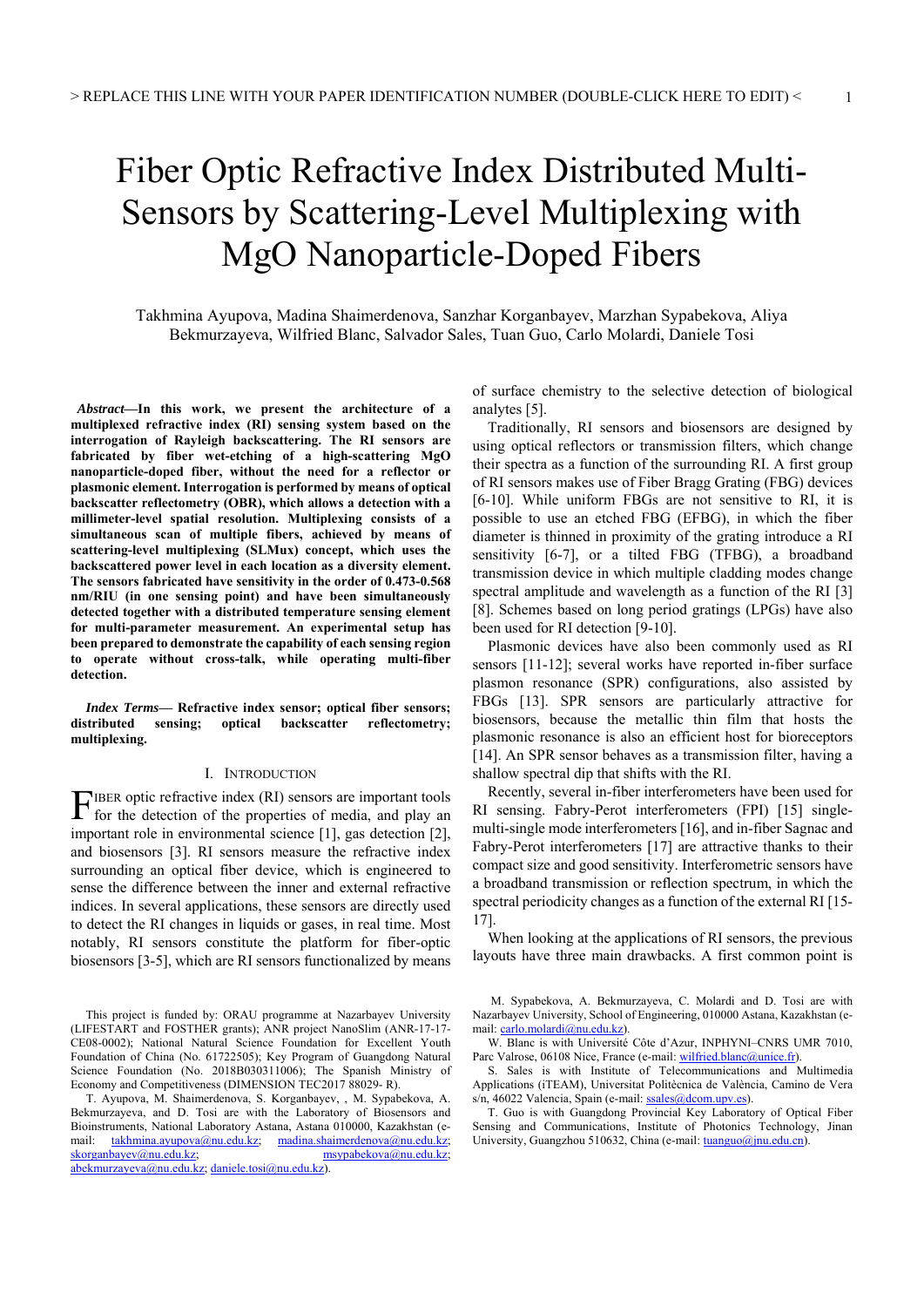that all the sensors require the micro-fabrication of a sensing device in the fiber. In order to have an in-fiber RI sensor, it is necessary to inscribe an FBG using a phase mask or femtosecond laser [6] [8], or to fabricate an interferometer by means of fiber fusion or  $CO<sub>2</sub>$  splicing [15-16]. Plain SPR sensors are inherently simpler to fabricate as they only require the metallic layer, but the polarization control is needed. A second drawback is that many of the high-sensitivity sensors (SPR, LPG, TFBG) operate in transmission, which makes unpractical to fabricate a probe, since light must be collected after the sensing point. This can be circumvented by adding a gold-tip mirror [3], but it requires an additional element of complexity in the probe. Finally, as many sensors are broadband, it is hard to multiplex sensors using wavelengthdivision multiplexing (WDM), which is a common feature of FBG sensors [18]. For example, the use of multiplexing technique can lead to a multi-point or multi-parameter sensing network, which can detect temperature(s) in addition to the RI [16].

 A first attempt to reduce the fabrication complexity of RI sensors was reported in [19]. In this work, the principle of interrogation is optical backscatter reflectometry (OBR) [20- 21] applied to an etched fiber: rather than detecting a deterministic spectrum, the measurand is the wavelength shift of the Rayleigh backscattering signature due to the change of effective refractive index [19]. Etching, as opposite to the inscription of a reflective element, is a scalable process as it is commonly used in mass production of electronic devices [22].

 In this work, we report an OBR-based interrogation of "reflector-less" RI sensors, fabricated as simply etched fiber portions applied to a high-scattering MgO-nanoparticle-doped (MgO-NP) fiber [23]. The etching process introduces a sensitivity to the external RI, while the high backscattering compensates the fiber propagation, scattering, and evanescent losses.

 The key feature of the hereby reported sensor is the possibility to multiplex a plurality of sensing point, with an arrangement labeled as scattering-level multiplexing (SLMux) [23]. In the SLMux setup, a single OBR scan interrogates multiple fibers separated by scattering level. In each sensing location, the backscattered power is much larger than the sum of the power scattered by all the other fibers, thus each sensing region can be unambiguously detected.

## II. HIGH-SCATTERING OPTICAL FIBER

The key to enable the principles of SLMux, as explained in [23], is the high backscattering supplied by the special, custom made, MgO-NP doped fiber. The fiber presents the core doped with MgO-based nanoparticles, whose position, size and concentration are random in each section. Precisely, the refractive index of the nanoparticles is estimated to be between 1.53 and 1.65 while the size of the nanoparticles varies between 20 nm and 160 nm, following the distribution shown in [24]. Compared with the fiber used in [19, 23], this one presents bigger nanoparticles, mostly distributed in a ring around the central part of the core, as evident in the scanning electron microscopy (SEM) picture depicted in Fig. 1(a). This results in

a larger backscattering, as shown in the next session. The origin of the particles random pattern must be ascribed to the process of fabrication, where a spontaneous phase separation process, between silica substrate and alkaline dopant (Mg), takes place. The result is the formation of two phases: one silica-rich and one MgO-rich in shape of spherical particles. Other than that, the fiber presents typical size of a telecom fiber, i.e. a core diameter of 10  $\mu$ m and cladding diameter of 125  $\mu$ m. The core is also co-doped with erbium and germanium, and the difference between the core and cladding refractive indexes is estimated to be  $1.7 \times 10^{-3}$  -  $4 \times 10^{-3}$  [24].



Fig. 1. (a) SEM of the NP-doped fiber cross-section; (b) schematic of the crosssection realization used for the simulation; (c) Modulus of the FM magnetic field.

In order to understand the guidance properties of the fiber a set of simulations have been performed, by the use of a full vectorial Finite Element Method (FEM) based software [25]. The cross-section of the simulated fiber, having a random pattern of particles with the same distribution of the real one, is shown in Fig. 1(b). For the simulation the cladding is considered to be composed by pure silica, the refractive index of the core substrate has been chosen equal to 1.4465, while the nanoparticles refractive index has been selected as a random value between 1.53 to 1.65. The simulations operation wavelength is 1550 nm. The presence of the nanoparticle increases the confinement of the modes. The fundamental mode (FM), shown in Fig. 1(c), presents a mode field diameter (MFD) of 12.2 µm, slightly higher than a standard SMF-28 telecom fiber.

To determine the performance of the fiber as a refractive index sensor, a second set of numerical simulations have been performed. Two parameters have been varied: the thickness of the etched cladding, going from  $5 \mu m$  to  $20 \mu m$ , and the refractive index of the external solution to sense. It has been supposed that the external analyte is based on an aqueous solution of sucrose with concentration varying from 0% to 40 %. This is equivalent to a refractive index varying between 1.334 and 1.400 [26]. Results are shown in Fig. 2.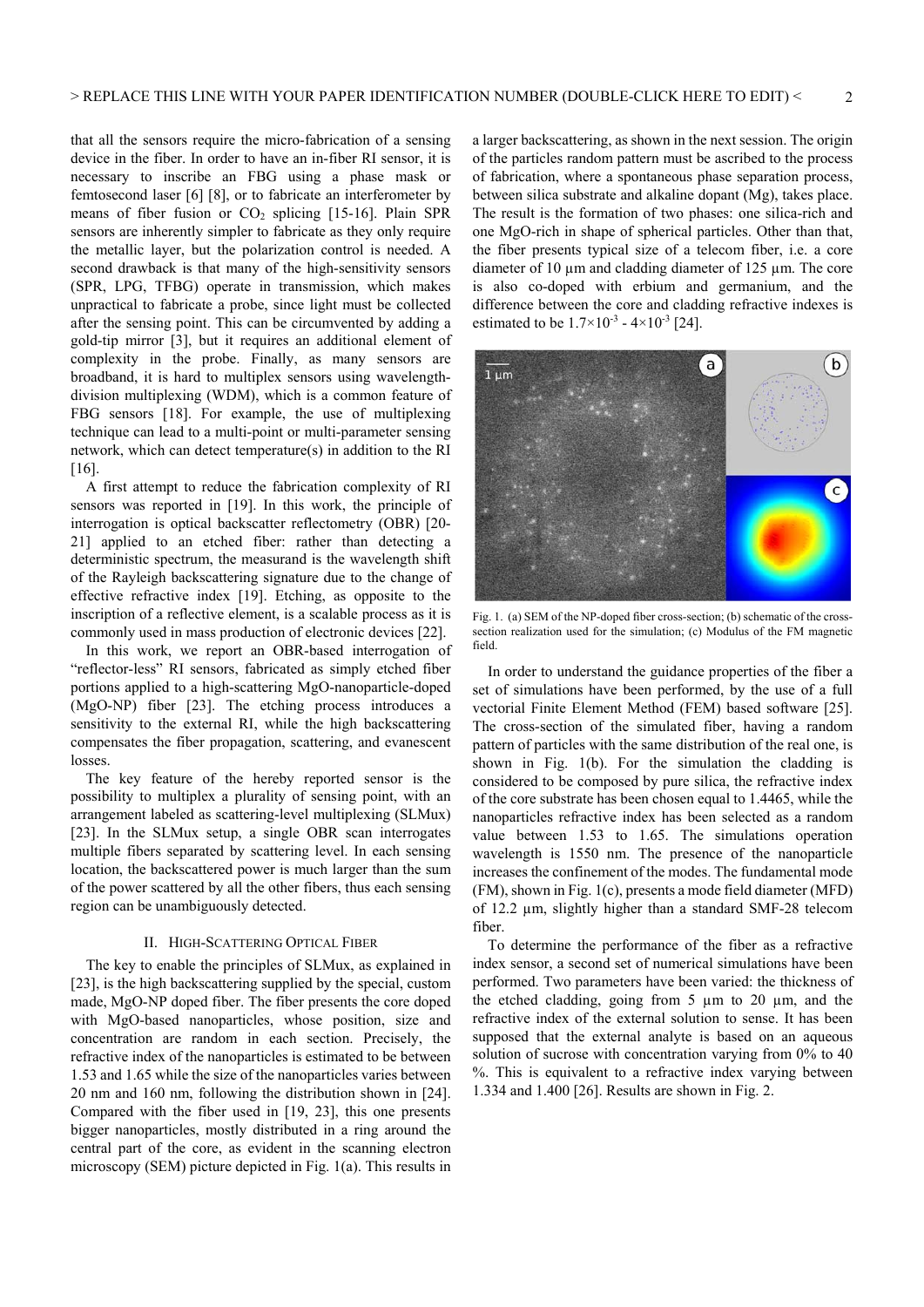

Fig. 2. FEM based simulation of the etched MgO-NP fiber, varying the radius of the cladding and the refractive index of the external solution to analyse. Colour maps of: (a) the differential effective index of the FM with respect the unetched fiber; (b) the propagation loss of the FM, normalized to the loss of the unetched fiber.

In the colour map, depicted in Fig.  $2(a)$ , it is possible to appreciate the variation of the differential effective index (*Δneff*) of the FM, defined as the difference between the effective index of the etched fiber surrounded by a solution of sucrose and the effective index of the pristine fiber. The trend of the FM effective index is to reduce along with the decrease the cladding thickness, since the evanescent field of the FM starts to interact with the analyte, which presents a lower refractive index with respect to the cladding, made of pure silica. The dependence of the FM differential effective index on the cladding radius shows a typical negative exponential trend, as shown in [26]. When the cladding is mostly removed, the *Δn<sub>eff</sub>* is in the order of 1×10<sup>-</sup> <sup>3</sup>, moreover the guidance properties of the fundamental mode are strongly influenced by the refractive index of the analyte. As shown in the inset of Fig. 2(a), when the cladding radius is equal of 5.3 µm the variation of the  $\Delta n_{\text{eff}}$  is in the order of 1×10<sup>-</sup> <sup>4</sup>, showing an average relative sensitivity of  $4.4 \times 10^{-3}$  RIU/*Δn<sub>eff</sub>*. Thus, a change in RI surrounding the etched fiber results in a change of the effective refractive index, which itself causes a shift of the Rayleigh scattering signatures in the frequency domain [19].

While the behaviour of the effective index is related to the spatial accuracy of the distributed sensors, a larger importance is embedded in the behaviour of the propagation loss, which are strictly correlated to the backscattering of the fiber. In the colour map of Fig. 2(b) the normalized propagation loss, defined as the ratio between the propagation loss of the etched fiber and the propagation loss of the pristine fiber, is depicted. It is possible to see that the propagation loss largely increases with the decrease of the cladding radius. Although the reduction of the cladding thickness increases the mode confinement, the

propagation loss becomes more than  $1 \times 10^5$  times larger when the cladding radius is less than 10 µm. The presence of the residual cladding ring can induce local resonances, with the effect of decreasing the loss for a specific value of the analyte refractive index, as shown by the darker dots in the high loss region of Fig. 2(b).

#### III. EXPERIMENTAL SETUP

The experimental setup is sketched in Fig. 3 and shown photographically in Fig. 4. The upper chart of Fig. 3 shows a generic implementation of a SLMux concept for a N-channel sensing, whereas each sensing region can serve as either a physical sensor (strain or temperature) with a bare MgO fiber, or as a RI sensor by etching the fiber in the corresponding sensing region.



Fig. 3. Schematic of the SLMux concept for RI and physical sensing. (a) Generic scheme for a N-channel system, made of SMF cables serving as in-line extenders, and a network of distributed sensors based on MgO-NP fibers which are etched for RI sensing, or unetched for physical sensing. (b) Schematic of the setup implemented in this work, with a network of 1x2 splitters, two RI sensors and one temperature sensors, with cables having length of 10.2 m, 8.5 m, and 6.0 m respectively (measured from the OBR connector).



Fig. 4. Photograph of the experimental SLMux setup, showing the optical circuitry, the sensors, and the inner connectors. RI has been changed pipetting a water/sucrose mixture, while temperature has been increased with a heater.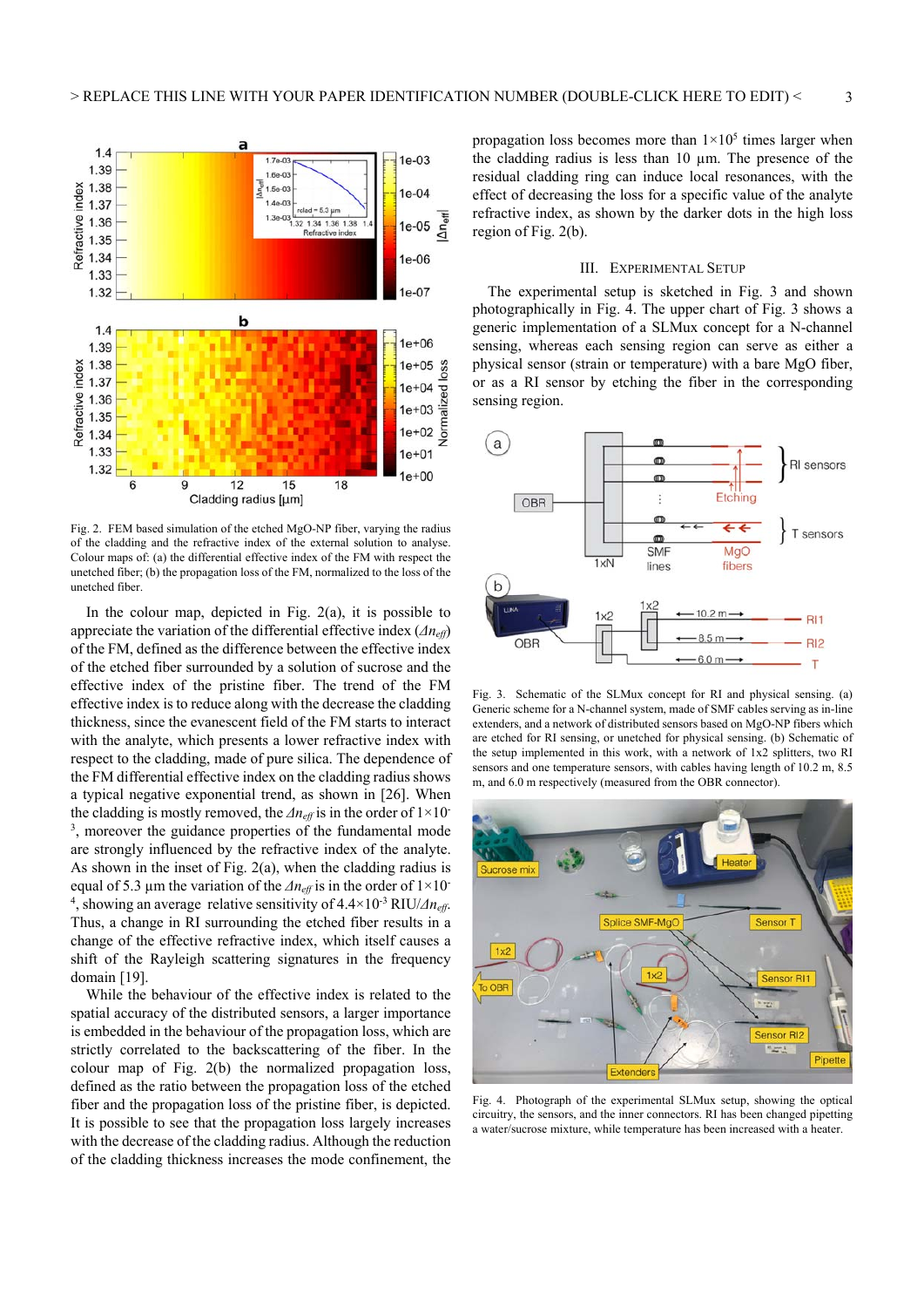A network of SMF (single-mode fiber) extenders is used to perform the delay line function: by choosing the length of each SMF it is possible to set a different position on the length axis *z* for each sensing fiber. We can then convert the overall signature pattern (i.e. the individual spectra of Rayleigh backscattering in each fiber section) into the wavelength shift estimated in each sensing section: this occurs because the scattering level in each MgO-NP is much higher than the combination of all the other SMF fibers in the corresponding location [23] [26].

This approach is here labelled SLMux, because it is a spatial multiplexing concept in which the diversity is in the scattering level differential and allows interrogating multiple fiber sensors. In each sensing section, the system behaves as a distributed sensor with spatial resolution  $\Delta z = c / (2 n_{\text{eff}} \Delta f)$  = 9.6  $\mu$ m (*c* = speed of light, *n<sub>eff</sub>* = effective refractive index of main mode propagating in the fiber,  $\Delta f$  = frequency range of the OBR swept laser) [20]. In comparison to multicore fiber-based spatial division multiplexing [28], this architecture is attractive as the sensors are hosted in multiple fibers, which can reach different locations rather than having all sensors stacked in a single fiber. We consider also that the length of the SMF spools separating the MgO-NP sensors is chosen by design, in order to avoid the overlap of each sensing zone, making the system scalable.

The bottom chart, Fig. 3(b) shows the setup that has been implemented in this work, which demonstrates the SLMux. This setup is based on 3 sensors, two performing RI sensing (labelled RI1 and RI2) and consisting of an etched fiber, and one performing temperature sensing (labelled T) and consisting of a bare MgO-NP fiber.

The interrogator is an OBR system based on swept-laser interferometry (Luna Inc., OBR4600) [21]. The OBR operates on the  $1525.0-1610.5$  range with  $9.6 \mu m$  spatial resolution; spot size and distributed sensing options have been enabled for the measurement. The OBR speed is 3 Hz, and gage length 1 mm. The OBR detects the spectral signals of the Rayleigh backscattering in each portion of the fiber, i.e. the so-called signatures; by measuring the correlation between the signature acquired at the measurement start and the current signature, it is possible to measure the instantaneous wavelength shift [20]. A network of two 1x2 splitters is used to obtain 3 separate channels, each having a different lead-out length that identifies each sensor unambiguously. The MgO-NP fibers are spliced to SMF fibers by a standard splicer (Fujikura 12-S, SMF-SMF splice mode).

The scattering traces are reported in Fig. 5. We note that each sensor occupies a different portion of the overall trace, according to the length of the lead-in SMF cable (measured from the source). The RI sensors are set at longer distance, and appear as a scattering rise, followed by a drop corresponding to the scattering-induced losses, and a subsequent drop (1.0 dB/mm and 4.2 dB/mm for sensors RI1 and RI2 when placed in air) which merges scattering and propagation losses. The temperature sensor appears as a triangular shape in terms of scattering trace: the fiber has a scattering gain of 47.5 dB with respect to the SMF, followed by a subsequent loss of 298 dB/m.

The several peaks appearing on Fig.  $5(a)$  in the other regions are due to the several FC/APC connectors used in the setup.



Fig. 5. Backscattering traces for the SLMux configuration. (a) Original trace, when all the 3 sensors are connected. (b-d) The insets show the portion of trace occupied by each sensor T, RI1, and RI2 respectively. Sensors are placed in air for this measurement; hence exhibiting the highest propagation loss.



Fig. 6. Backscattering traces for RI1 sensor during the HF etching process, at different etching times.

#### IV. SENSORS FABRICATION AND CHARACTERIZATION

The RI sensors have been fabricated individually, prior to arranging the SLMux setup; thus, the length coordinate visualized in this section has an offset with respect to Fig. 5 and the next section.

RI sensors have been fabricated by wet etching in hydrofluoric acid (48% for 30 minutes, followed by 24% for 23 minutes). Fig. 6 shows the scattering trace as a function of time elapsed in etching solution, for RI1 sensor. It is possible to see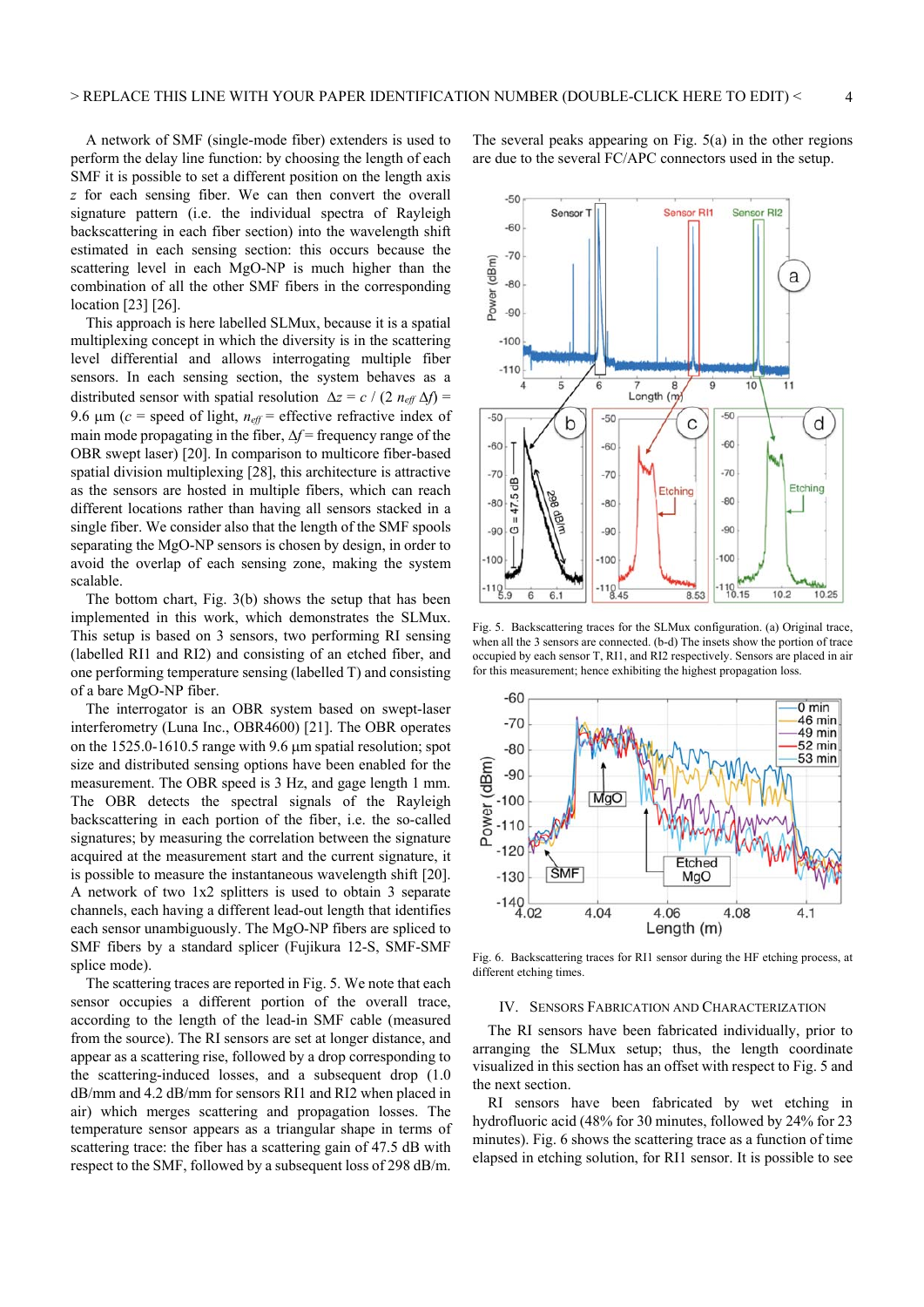that, after around 46 minutes from the initial stage, as the fiber cladding gets thinned the amount of evanescent field increases, causing additional losses that are well visible in the portion of fiber following the etching zone. At the end of the etching process, the loss differential between the initial fiber and the etched fiber is 31 dB. A similar result is achieved for RI2. The estimated fiber diameter after etching is around  $14 \mu m$ .



Fig. 7. Mutual correlation (normalized between to a value of 1) between the reference signature (in water) and the signatures acquired at different levels of sucrose (2.5% to 40%) for sensor RI1. The inset shows a portion of the signatures, reporting the power as a function of wavelength.

The operation of the RI sensor is shown in Fig. 7. At each length, evaluated within the RI1 sensing points, we acquire the signature (that corresponds to the backscattered power as a function of wavelength  $\lambda$ ), which is shown in the inset of the figure. By comparing the signature in reference condition, with the signatures acquired at different RI values, we observe that the correlation shifts in wavelength, and reduces in amplitude.

In order to measure this relationship, we performed a measurement similar to [19], immersing the sensor in a mixture of water and sucrose, with sucrose values 2.5% to 40% that progressively increase the RI. We therefore compute the mutual correlation function, for each value of wavelength shift  $\Delta\lambda$ , estimating then the correlation peak by using the spline peak tracking method as in [29].

The calibration of the sensors is shown in Fig. 8, which reports the sensitivity, evaluated as wavelength shift for each change of RI. As in [19], the sensitivity is approximately linear for lower values of RI, and subsequently increases as the RI change is larger than 0.027 RIU. By applying a linear fit in the first part of the curve, we can estimate the sensitivity as 0.568 nm/RIU for RI1 and 0.473 nm/RIU for RI2. Given that the resolution of wavelength detection is  $\approx 0.3$  pm [29], we therefore estimate the detection limit at  $5.2 \times 10^{-4}$  RIU for RI1 and  $6.3 \times 10^{-4}$  RIU for RI2.

We remark that, given the distributed nature of the sensor, these values do not represent the sensitivity of the RI1-2 sensors, but rather the sensitivity of a single point within the active region; the multiple points in the etched region have a sensitivity that depends on the local thickness of the fiber. In this case, the sensitivity is evaluated at the center of the sensing region.



Fig. 8. Calibration functions of 2 sensing points within the range of RI1 and RI2 sensors; the curves show the wavelength shift as a function of RIU change (baseline RI value of 1.3366). A linear fit in the first part of the curve is applied to estimate the sensitivity. Error bars show the uncertainty of the OBR.

## V. MULTIPLEXING ANALYSIS

The key approach proposed in this work is to evaluate the possibility to multiplex different RI sensors on different fibers, while maintaining distributed sensing on each sensing region; in this section, we report the results of a multiplexing analysis, in which the refractive index at RI1 and RI2 and the temperature at T are independently varied, thus estimating sensor crosstalk.

Experiments have been carried out with the setup shown in Fig. 4, using a pipette to change the RI of each sensor by changing the sucrose percentage, and using a heating place (IKA C-Mag) to change the temperature. The MgO-NP fiber, calibrated as in [23], has a temperature coefficient of 11.9 pm/C. For each experiment hereby reported, we show the difference in response between the sensor exposed to the measurand, and another sensor standing at reference value.



Fig. 9. Wavelength shift for RI1 (8.473 – 8.485 m) and RI2 (10.185 – 10.199 m) sensing regions, when the refractive index of sensor RI1 is changed from 0 to 0.0941 RIU and RI2 is at a constant refractive index.

Fig. 9 shows the wavelength shift of RI1 and RI2 changes, when RI1 is exposed to multiple RI values and RI2 is at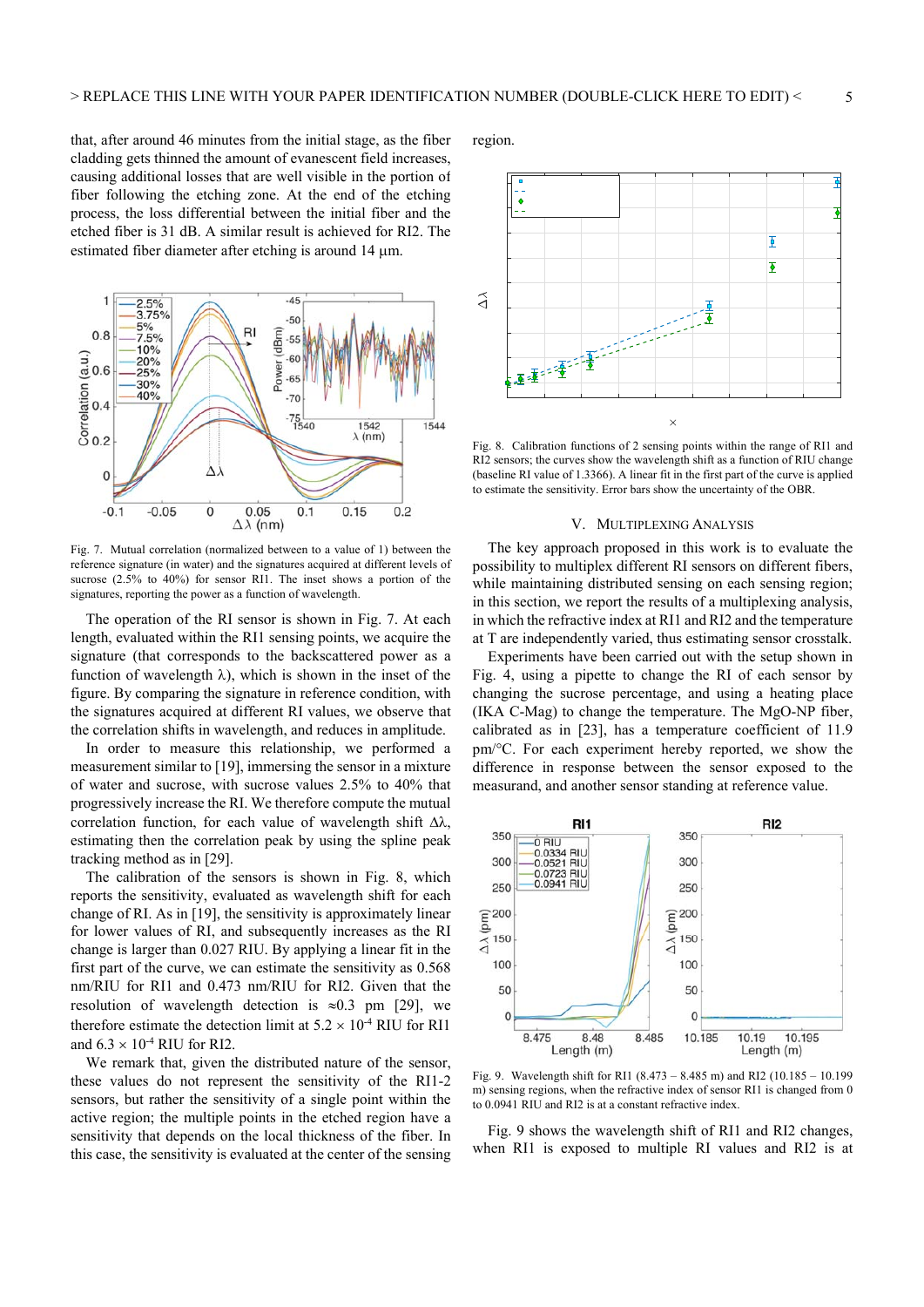reference condition. Similarly, Fig. 10 we show he counterpart measure, when the RI of sensor RI2 is varied and RI1 is held at constant RI value.



Fig. 10. Wavelength shift for RI1 (8.473 – 8.485 m) and RI2 (10.185 – 10.199 m) sensing regions, when the refractive index of sensor RI2 is changed from 0 to 0.0941 RIU and RI1 is at a constant refractive index.

We identify the sensor RI1 with the length of  $8.477 - 8.485$ m, while prior to this length, the fiber is unetched and therefore is not exposed to RI sensitivity. Similarly, the sensor RI2 ranges within  $10.191 - 10.199$  m length, both having 8 mm length. From the charts, we observe the correct functioning of the SLMux: while the sensing region of one sensor changes in response to the RI change, the other sensor does not respond. In the first case, the maximum wavelength shift observed is 349 pm, while in the second case it is 398 pm; conversely, the sensors held at the reference condition exhibit a much inferior wavelength shift (2.5 pm for Fig. 9, 4.4 pm for Fig. 10).

We also observe that the maximum sensitivity of both sensors is observed at the tip of the fiber, whereas the sensitivity calculated in Fig. 8 has been accounted at the center of the sensing region. This is mainly due to the fact that the etched fiber has a conical shape with the tip thinner than the tail as in [26], thus we expect a larger shift on the thinner tip; experimentally, though, sensing points closer to the tip are more subjected to power fluctuations, so real-time sensing is more robust in inner portion of the etched fiber.

Finally, in order to evaluate the possibility to multiplex RI and temperature sensing, we performed an experiment in which the T sensor  $(6.00 - 6.13 \text{ m})$  is exposed to a temperature change and the RI sensors are held constant. The result is shown in Fig. 11, which reports the wavelength shift for RI2 and T sensors when temperature of the oven changes. For this experiment, the temperature of the heating plate is varied between  $26 \degree C$  and 100  $\degree$ C, and the T fiber is placed in proximity of the heating plate, such that only the central part of the sensing region is exposed to the maximum change of temperature.

We observe that the sensor T is, as we expect, exposed to a change of temperature and exhibits a non-uniform patter in the center, that corresponds to the heating distribution. The peak wavelength shift is 1201 pm. On the other hand the sensor RI2 does not exhibit a wavelength change, with the maximum variation equal to 3.6 pm.

Overall, we can conclude that the SLMux concept is demonstrated: when one measurand is varied, only the correspondent sensor responds, while the other sensors exhibit no sensitive change, and thus no cross-sensitivity. The sensor drift however is larger than the 0.3 pm accuracy of detection, mainly due to the fact that when the SLMux setup is connected, the signatures of the SMF fiber in correspondence of each MgO-NP fiber act as an additional noise. This effect can be mitigated by choosing the sensing point with the highest sensitivity.



Fig. 11. Wavelength shift for T (6.00 – 6.13 m) and RI2 (10.185 – 10.199 m) sensing regions, when the temperature of T sensor is changed through heating and the RI of sensor RI2 is held constant.

#### VI. CONCLUSIONS

This work proposes and experimentally demonstrates a SLMux configuration, which allows expanding OBR inline sensing, a concept applied to a single optical fiber, to a multifiber sensing network that can interrogate both RI sensors and physical sensors (temperature or strain).

The concept requires a high-scattering fiber, which is capable of sustaining the propagation and scattering losses and, at the same time, rise the scattering level of each sensing region such that the signature can be unambiguously detected. This approach is verified in this work, as the cross-talk is limited and the correlation of each signature can detect each signature.

This method is intriguing for RI sensing, and potentially for biosensing, as the fabrication of each sensing point is minimalistic; we label this concept as "reflector-less" sensing, as we can simply etch a fiber to turn it into a RI sensor, without the need of a grating, interferometer, plasmonic device. This approach effectively extends spatial division multiplexing on multicore fibers, because we can stack each sensor on a physically different sensing fiber (positioned at different location) rather than having multiple sensors on the same fiber.

In this work, the concept is demonstrated and the sensitivity is in the range of 0.473 - 0.568 nm/RIU, a value lower than several other approaches, but achieved maintaining the distributed sensing feature, working on multiple sensing fibers, and still capable of working below the  $10^{-3}$  RIU detection limit.

The margins of improvements are huge, both in terms of fiber design (including scattering control and sensitivity to the external RI by controlling the MgO nanoparticles) and by